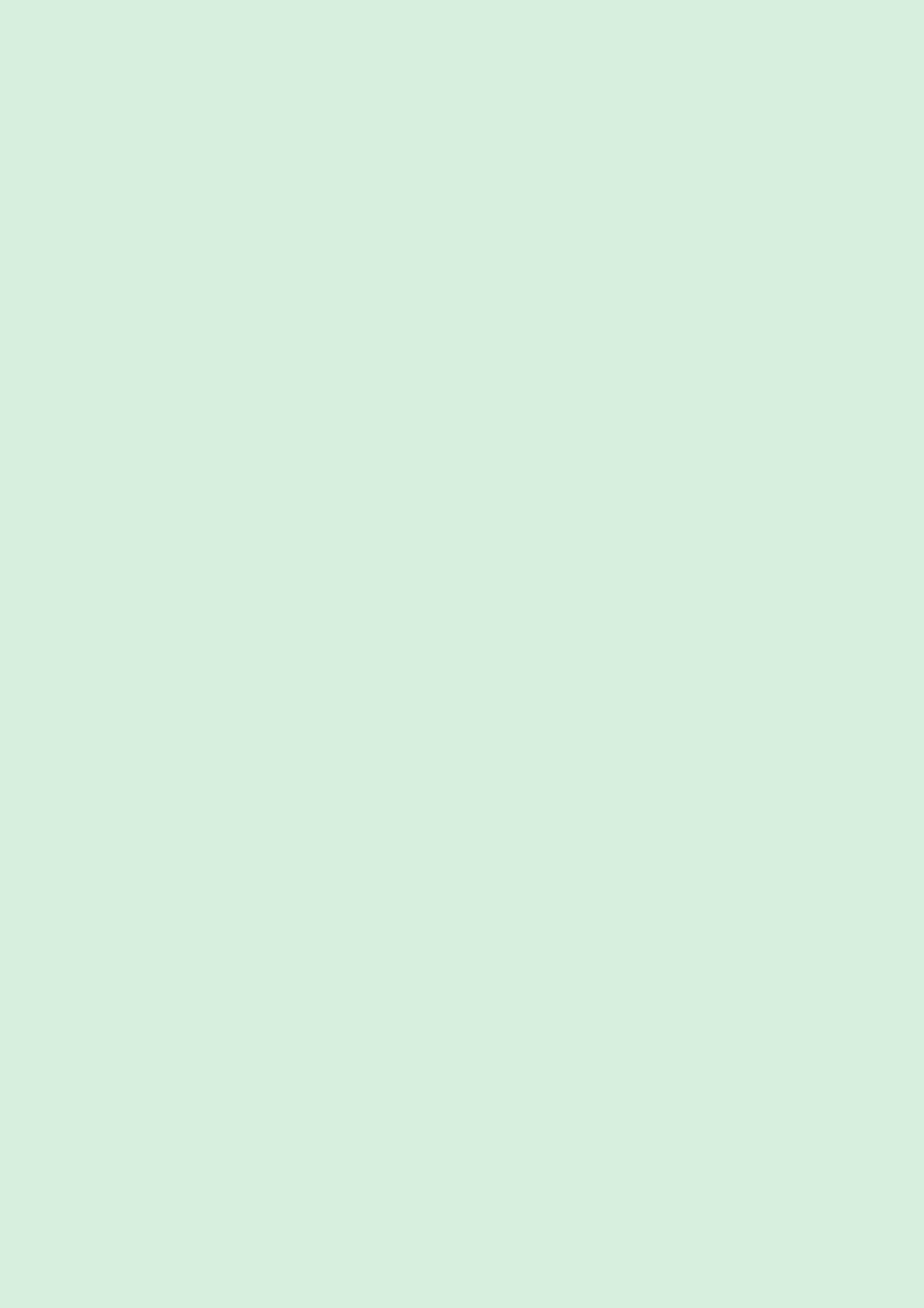

Î

| <b>Preface</b>                                                                                   |  |
|--------------------------------------------------------------------------------------------------|--|
| History of Braille in folding carton production and references                                   |  |
| <b>Basic grid and Braille characters</b><br>$\mathbf{2}$                                         |  |
| Letters, punctuation marks, numbers, special characters                                          |  |
|                                                                                                  |  |
| <b>Standardisation</b><br>3                                                                      |  |
| Dot matrix, dot diameters, dot spacing, character and line spacing,                              |  |
| embossing height, positioning the Braille message                                                |  |
| <b>Technical requirements</b><br>4<br>Functional and optical characteristics, material selection |  |
| <b>Fabrication</b><br>5                                                                          |  |
| Braille embossing, positioning of Braille, amount of text                                        |  |
|                                                                                                  |  |
| <b>Prepress and quality assurance</b><br>b                                                       |  |
| Artwork files and print approvals, quality assurance, definition of responsibilities             |  |
|                                                                                                  |  |
| <b>Conclusion</b><br>7                                                                           |  |
|                                                                                                  |  |

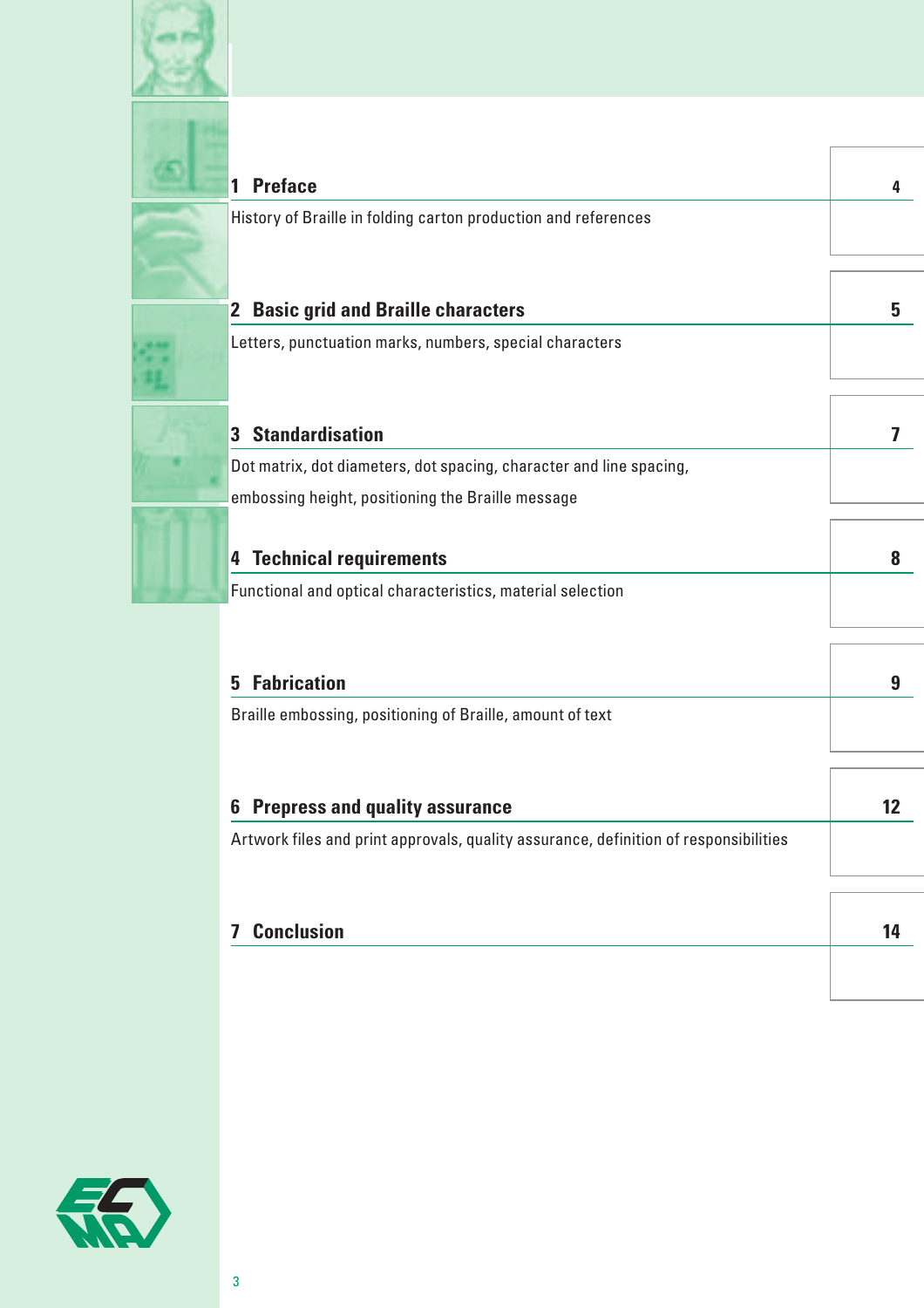

# **1 Preface**

In 1825, Frenchman Louis Braille (1809-1852) invented a reading system for the blind through which the alphabet, numbers, and punctuation marks were represented in a tangible form via a series of raised dots. The Braille system established itself internationally, and is now in use in all languages. While A to Z is standardised, there are, of course, special characters, which are unique to local languages.

The requirement for Braille on pharmaceutical packaging stems from the European Directive 2004/27/EC – amending Directive 2001/83/EC (community code to medicinal products for human use). This Directive includes changes to the label and package leaflet requirements for pharmaceuticals, (which will not be discussed in this booklet), and it requires pharmaceutical cartons to show the name of the medicinal products, and if need be the strength, in Braille format. The Directive has to be transposed into national law by all Member States in the European Union by October 30, 2005. For concrete information on implementation, (e.g. transition arrangements), the national drug law of the respective EU member state should be consulted.

This code of practice for the standardised fabrication of Braille on folding cartons contains established rules which form an easily-comprehensible standard for the technical implementation of Braille on folding cartons, as well as offering guidelines for a sequence of steps from the creation of the artwork files to the delivery of the folding cartons to ensure the integrity and security of the Braille content. However, it is understood that deviations from this standard and guidelines may be valid and necessary in some cases – either for technical or organisational reasons - to meet the requirements of specific customer/folding carton manufacturer agreements.

Also included in this booklet is a reference list containing the Braille letters, numbers and internationally standardised special characters, as well as the relevant special Braille characters for six of the main languages in the EU, to be supplemented at a later stage in written form and/or via the ECMA website www.ECMA.org.

### **References**

This document is published by the European Carton Manufacturers Association, ECMA, in co-operation with other industrial organisations and interested parties. Founded in 1960, ECMA today has become the established forum and umbrella organisation for the European folding carton industry, representing over 500 manufacturers in nearly all countries in the European Economic Area, and a current workforce of about 50,000 people. ECMA works to fulfil its mission for the benefit of member companies in a variety of functions, including the development and promotion of business tools and industry standards.

ECMA wishes to acknowledge its affiliated national folding carton associations (listed on the back of this publication), and especially FFI (Germany) and Aspack (Spain) for their documentation, manpower and expertise dedicated to this ECMA Standard.

The Hague, September 2005

4

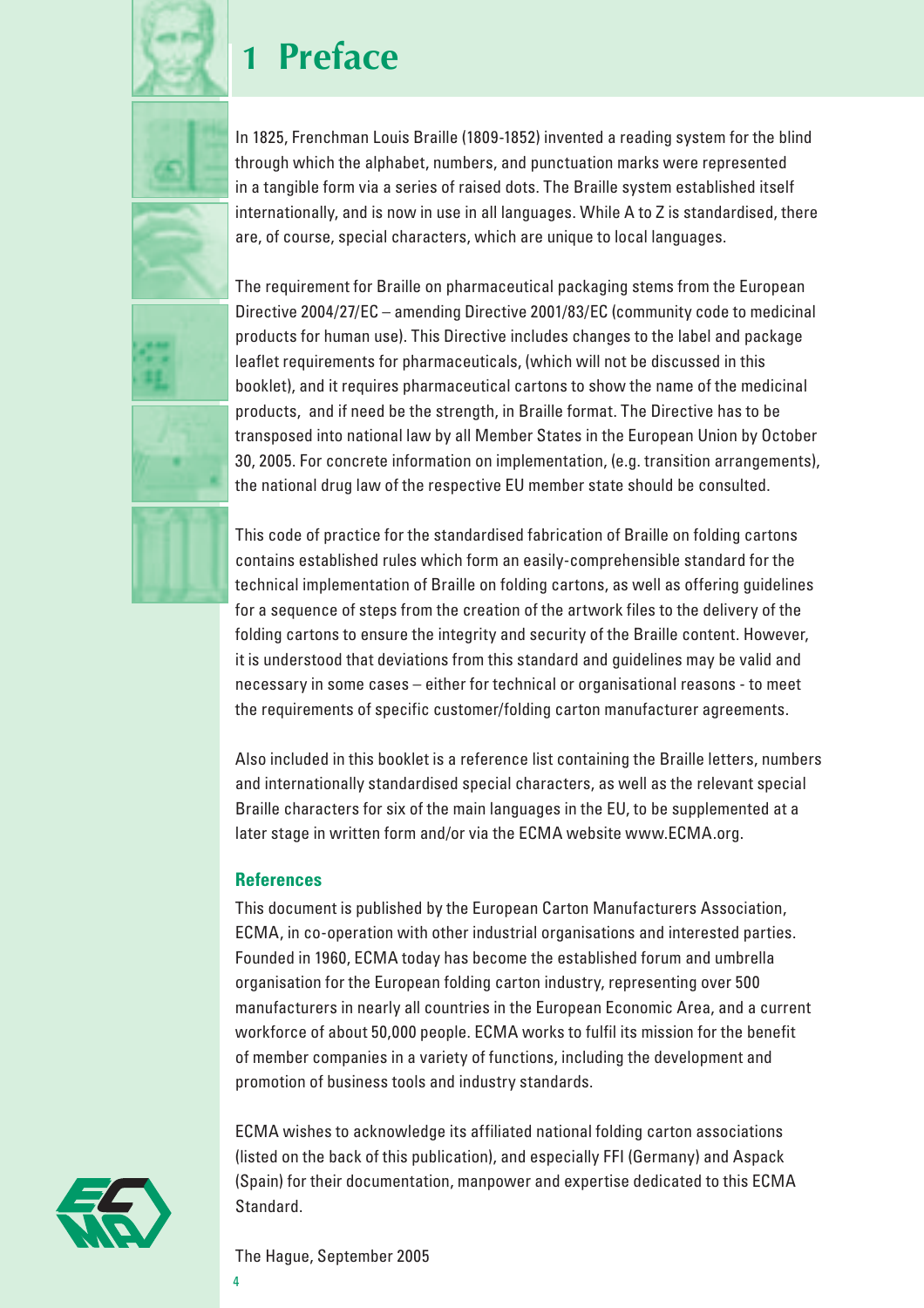

# **2 Basic grid and Braille characters**



The basic grid of a Braille character consists of six dots, positioned like the figure "six" on a die, in two parallel vertical lines of three dots each. They are numbered as follows:

| Top left dot 1     |  | $1$ $\bullet$ $4$ |  |
|--------------------|--|-------------------|--|
| Dots below 2 and 3 |  | $2$ $\bullet$ 5   |  |
| Top right dot 4    |  |                   |  |
| Dots below 5 and 6 |  | $3 \bullet 6$     |  |

From the six dots that make up the basic grid, 64 different signs can be created.





The European Commission's guidance on Braille requirements for labelling and packaging<sup>1</sup>, and the European Blind Union's guidelines for European pharmaceutical companies and distributors/marketing agencies<sup>2</sup> both recommend that an un-contracted Braille system should be used. In un-contracted Braille, every individual letter of the alphabet, punctuation mark etc. is represented by its own Braille character(s).

### **Letters - internationally standardised**

| $\bullet$              | $\bullet$ .            | $\bullet\bullet$             | $\bullet$              | $\bullet$ .                           | $\bullet\bullet$        | $\bullet$ $\bullet$    | $\bullet$ .                  | $\cdot\bullet$         | $\cdot$ $\bullet$       | $\bullet$ .            | $\bullet$ .       | $\bullet$              |
|------------------------|------------------------|------------------------------|------------------------|---------------------------------------|-------------------------|------------------------|------------------------------|------------------------|-------------------------|------------------------|-------------------|------------------------|
| $\bullet\qquad\bullet$ | $\bullet$ .            | $\bullet\qquad\bullet$       | $\cdot$ $\bullet$      | $\cdot$ $\bullet$                     | $\bullet$ $\cdot$       | $\bullet$              | $\bullet$ $\bullet$          | $\bullet$ .            | $\bullet$               | $\bullet\qquad\bullet$ | $\bullet$ .       | $\bullet\qquad\bullet$ |
| $\bullet\qquad\bullet$ | $\bullet\qquad\bullet$ | $\bullet\qquad\bullet\qquad$ | $\bullet\qquad\bullet$ | $\bullet\qquad \bullet\qquad \bullet$ | $\bullet\qquad \bullet$ | $\bullet\qquad\bullet$ | $\bullet\qquad \bullet$      | $\bullet\qquad\bullet$ | $\bullet\qquad \bullet$ | $\bullet$ .            | $\bullet$ .       | $\bullet$ .            |
| a                      | $\mathbf b$            | $\mathbf{C}$                 | d                      | e                                     | $\mathsf{f}$            | $\mathfrak{g}$         | $\mathsf{h}$                 | i.                     |                         | $\mathsf k$            |                   | m                      |
| $\bullet\bullet$       | $\bullet$ .            | $\bullet\bullet$             | $\bullet\bullet$       | $\bullet$ .                           | $\cdot$ $\bullet$       | $\cdot$ $\bullet$      | $\bullet$ .                  | $\bullet$ .            | $\cdot$ $\bullet$       | $\bullet\bullet$       | $\bullet$         | $\bullet$ .            |
| $\cdot$ $\bullet$      | $\cdot$ $\bullet$      | $\bullet$ .                  | $\bullet\bullet$       | $\bullet\bullet$                      | $\bullet$ .             | $\bullet$              | $\bullet\qquad\bullet\qquad$ | $\bullet$ .            | $\bullet$ $\bullet$     | $\bullet$ . $\bullet$  | $\cdot$ $\bullet$ | $\cdot$ $\bullet$      |
| $\bullet$ .            | $\bullet$ .            | $\bullet$ .                  | $\bullet$ .            | $\bullet$ .                           | $\bullet$ .             | $\bullet$ .            | $\bullet$ $\bullet$          | $\bullet$              | $\cdot$ $\bullet$       | $\bullet\bullet$       | $\bullet\bullet$  | $\bullet\bullet$       |
|                        |                        |                              |                        |                                       |                         |                        |                              |                        |                         |                        |                   |                        |

NB: There is no capitalisation in Braille text on folding cartons.

### **Numbers - internationally standardised**

| $\ddot{\phantom{1}}$<br>$\cdot$ $\bullet$<br>$\bullet$ | $\bullet$ .<br>$\bullet\quad\bullet\quad$<br>$\bullet\qquad \bullet$ | $\mathbf{\cdot}$<br>$\cdots$<br>$\bullet\quad\bullet$ | $\bullet$<br>$\bullet\qquad \bullet$<br>$\bullet\qquad\bullet\qquad$ | $\bullet$ $\bullet$<br>$\cdot$ (<br>$\bullet$ $\bullet$ | $\bullet$<br>$\cdot$ $\bullet$<br>$\bullet\qquad\bullet\qquad$ | $\bullet$ $\bullet$<br>$\bullet$<br>$\bullet\qquad\bullet\qquad$ | $\bullet\hspace{0.4cm}\bullet\hspace{0.4cm}$ | π<br>$\bullet\quad\bullet$ | $\bullet$ .<br>$\bullet\quad\bullet$ | $\bullet\qquad\bullet$ |
|--------------------------------------------------------|----------------------------------------------------------------------|-------------------------------------------------------|----------------------------------------------------------------------|---------------------------------------------------------|----------------------------------------------------------------|------------------------------------------------------------------|----------------------------------------------|----------------------------|--------------------------------------|------------------------|
| Number<br>sign                                         |                                                                      | $\Omega$<br>-                                         | $\Omega$<br>υ                                                        | $\overline{a}$                                          | 5                                                              | $6\phantom{1}$                                                   |                                              |                            | 9                                    |                        |

NB: When indicating numbers the number sign is followed by the letters A to J. The number is always terminated with a space. See example:

|  | $\bullet\hspace{0.1cm} \bullet\hspace{0.1cm}\bullet\hspace{0.1cm}\bullet\hspace{0.1cm}\bullet\hspace{0.1cm}\bullet\hspace{0.1cm}\bullet\hspace{0.1cm}\bullet$ |                                   | $\bullet$ | $\bullet\bullet\bullet\bullet$<br>$\cdot$ $\cdot$ $\bullet$ $\bullet$ |
|--|---------------------------------------------------------------------------------------------------------------------------------------------------------------|-----------------------------------|-----------|-----------------------------------------------------------------------|
|  |                                                                                                                                                               | $\frac{nr}{sign}$ 1 2 5 space m g |           |                                                                       |



1 See also www.tiresias.org/reports/braille\_labelling\_medicines.htm 2 See also www.euroblind.org/fichiersGB/pharma.htm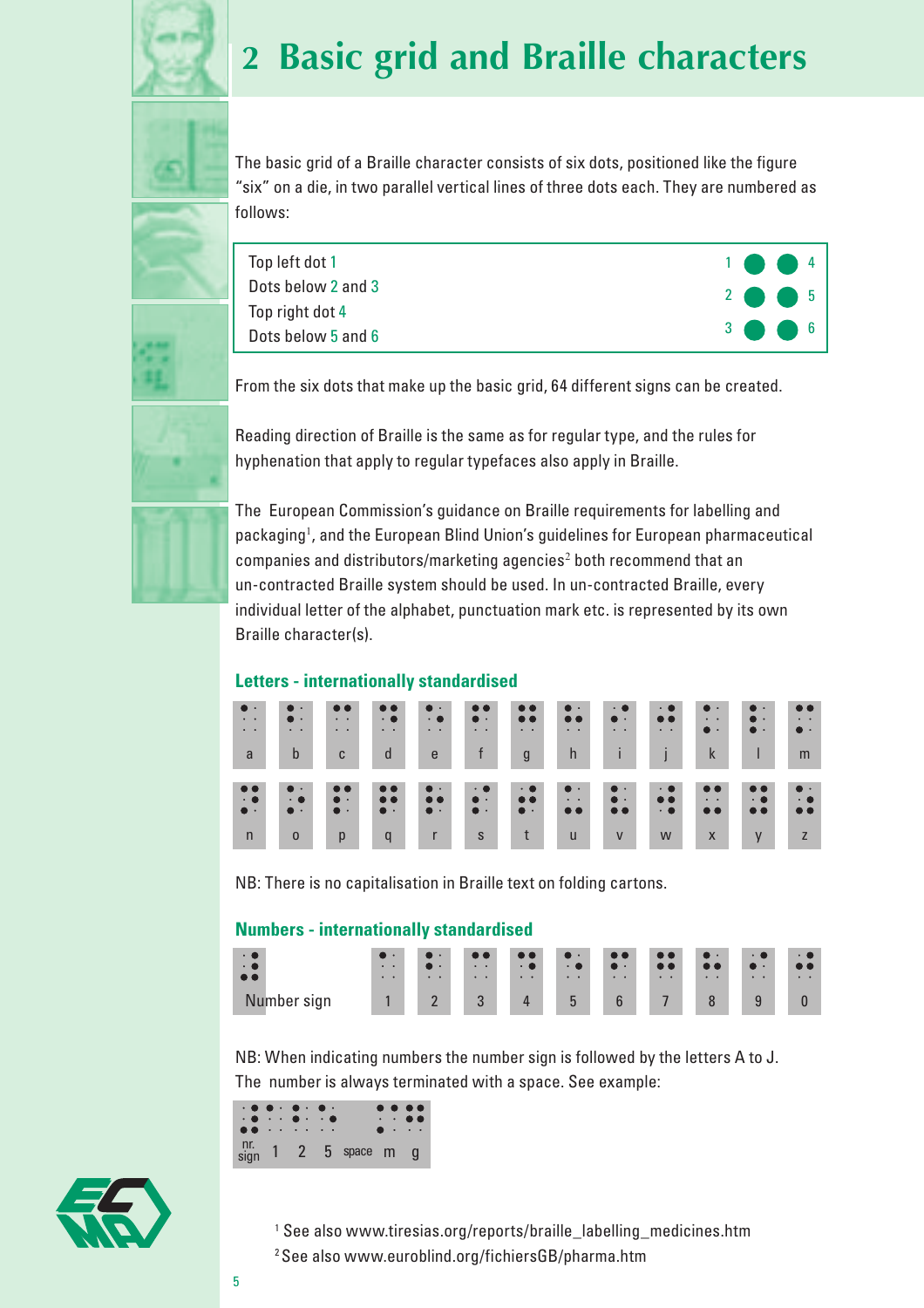

### **Punctuation marks**

| $\bullet$ $\bullet$<br>$\cdot$<br>$\bullet\qquad\bullet$ | $\bullet\qquad\bullet$<br>$\mathbf{r}$ | $\bullet$ $\bullet$<br>$\bullet\bullet$<br>$\bullet$ $\bullet$ | $\bullet$ $\bullet$<br>$\bullet$<br>$\rightarrow$ | $\bullet\qquad\bullet$<br>$\bullet\qquad\bullet$<br>$\cdot$ $\cdot$ | $\bullet$ $\bullet$<br>$\bullet$ .<br>$\bullet\qquad\bullet$ | $\bullet$ $\bullet$<br>$\bullet$ C |
|----------------------------------------------------------|----------------------------------------|----------------------------------------------------------------|---------------------------------------------------|---------------------------------------------------------------------|--------------------------------------------------------------|------------------------------------|
| Literary                                                 |                                        | ۰                                                              |                                                   | Thousands<br>Seperator                                              | Decimal<br>point                                             | Full<br>Stop                       |

NB: in ink print, thousands separators and decimal points may be either "." or "," depending on the country, but in Braille they are usually as shown above.

### **Examples of nationally different special characters used in six EU languages**

| English                                                                                    |                                                                       |                                                  |                                                     |                                                                                                                              |                                                        |                                     |                                                 |                                                                                     |               |      |
|--------------------------------------------------------------------------------------------|-----------------------------------------------------------------------|--------------------------------------------------|-----------------------------------------------------|------------------------------------------------------------------------------------------------------------------------------|--------------------------------------------------------|-------------------------------------|-------------------------------------------------|-------------------------------------------------------------------------------------|---------------|------|
|                                                                                            |                                                                       |                                                  |                                                     |                                                                                                                              |                                                        |                                     |                                                 |                                                                                     |               |      |
| $\sqrt{2}$                                                                                 |                                                                       | $\frac{0}{0}$                                    | $\%$                                                |                                                                                                                              |                                                        |                                     |                                                 |                                                                                     |               |      |
| German                                                                                     |                                                                       |                                                  |                                                     |                                                                                                                              |                                                        |                                     |                                                 |                                                                                     |               |      |
| $\cdot$ $\bullet$<br>$\cdot$ $\bullet$<br>$\bullet$ .                                      | $\bullet$<br>$\bullet$<br>$\bullet$<br>$\cdot$ $\bullet$              | $\bullet$<br>$\cdot$ $\bullet$                   | $\bullet$<br>$\bullet$<br>$\bullet$                 |                                                                                                                              |                                                        |                                     |                                                 |                                                                                     |               |      |
| ä                                                                                          | $\ddot{\text{o}}$                                                     | ü                                                | $\boldsymbol{\beta}$                                | $\sqrt{2}$                                                                                                                   | $\frac{0}{0}$                                          |                                     |                                                 | $\%$                                                                                |               |      |
| French                                                                                     |                                                                       |                                                  |                                                     |                                                                                                                              |                                                        |                                     |                                                 |                                                                                     |               |      |
| $\bullet$<br>$\bullet$<br>$\bullet$<br>$\bullet$                                           | $\bullet$<br>$\bullet$<br>$\bullet$<br>$\bullet$<br>$\cdot$ $\bullet$ | $\bullet$<br>$\bullet$<br>$\bullet$              | $\bullet$ $\bullet$<br>$\bullet$                    | $\bullet$<br>$\bullet$ .<br>$\bullet$<br>$\bullet\bullet$<br>$\cdot$ $\bullet$                                               | $\bullet$<br>$\bullet$<br>$\cdot$ $\bullet$            | $\bullet$<br>$\bullet$              | $\bullet$<br>$\cdot$ $\bullet$                  | $\cdot$ 0<br>$\bullet$ .<br>$\bullet$<br>$\cdot$ $\bullet$<br>$\cdot$ $\bullet$     |               |      |
| à                                                                                          | $\hat{\mathbf{a}}$                                                    | Ç                                                | $\acute{\text{e}}$                                  | è<br>ê                                                                                                                       | $\ddot{\text{e}}$                                      | î                                   | ï                                               | ô<br>œ                                                                              |               |      |
| $\bullet$<br>$\cdot$ $\bullet$<br>$\cdot$ $\bullet$                                        | $\bullet$                                                             | $\ddot{\phantom{0}}$<br>$\bullet$<br>$\bullet$   |                                                     |                                                                                                                              |                                                        |                                     |                                                 |                                                                                     |               |      |
| û                                                                                          | ü                                                                     | $\sqrt{2}$                                       | $\frac{0}{0}$                                       |                                                                                                                              | $\frac{0}{00}$                                         |                                     |                                                 |                                                                                     |               |      |
| Spanish                                                                                    |                                                                       |                                                  |                                                     |                                                                                                                              |                                                        |                                     |                                                 |                                                                                     |               |      |
| $\bullet$ $\cdot$<br>$\bullet$<br>$\bullet$                                                | $\bullet$ . $\bullet$<br>●<br>$\bullet$ .                             | $\cdot$ 0<br>$\bullet$<br>$\bullet$<br>$\bullet$ | D<br>$\bullet$<br>$\bullet$                         | $\cdot\; \bullet$<br>$\bullet\bullet$<br>$\bullet$ . $\bullet$<br>$\bullet$<br>$\bullet$<br>$\bullet$ .<br>$\cdot$ $\bullet$ | $\cdot$ $\bullet$<br>$\ddot{\phantom{0}}$<br>$\bullet$ | $\bullet$<br>$\bullet$<br>$\bullet$ | $\bullet \bullet$<br>$\cdot$ $\bullet$          |                                                                                     |               |      |
| $\acute{\text{a}}$                                                                         | æ                                                                     | $\acute{\text e}$                                | ë                                                   | $\acute{\text{i}}$<br>$\tilde{\Pi}$                                                                                          | $\acute{\rm{o}}$                                       | ú                                   | ü                                               | $\overline{\phantom{a}}$                                                            | $\frac{0}{0}$ | $\%$ |
| Italian                                                                                    |                                                                       |                                                  |                                                     |                                                                                                                              |                                                        |                                     |                                                 |                                                                                     |               |      |
| $\bullet$ .<br>$\bullet\bullet$<br>$\bullet$                                               | $\bullet$<br>$\bullet$<br>$\bullet$ . $\bullet$<br>$\cdot$ $\bullet$  | $\bullet\; \cdot$<br>$\bullet$                   | $\bullet$                                           | $\cdot$ 0<br>$\bullet\; \cdot$<br>$\bullet$<br>$\bullet$<br>$\bullet$<br>$\cdot$ $\bullet$                                   | $\bullet$ .<br>$\cdot$ $\bullet$                       | $\bullet$<br>$\bullet$<br>$\bullet$ | D<br>$\bullet$ . $\bullet$<br>$\cdot$ $\bullet$ | ٠<br>$\bullet$<br>$\bullet$ . $\bullet$<br>$\cdot$ $\bullet$<br>$\bullet$ $\bullet$ |               |      |
| à                                                                                          | â                                                                     | Ç                                                | é                                                   | ê<br>è                                                                                                                       | ë                                                      | ì                                   | î                                               | ï<br>ò                                                                              |               |      |
| $\begin{array}{c} \bullet & \bullet \\ \bullet & \bullet \\ \bullet & \bullet \end{array}$ | $\cdot$ 0<br>$\bullet$ $\cdot$<br>$\ddot{\cdot}$ $\bullet$            | $\cdot$ $\bullet$<br>$\bullet$<br>$\bullet$      | $\bullet$<br>$\cdot$ $\bullet$<br>$\cdot$ $\bullet$ | $\bullet$ .<br>$\bullet$<br>$\bullet$ $\rightarrow$<br>$\cdot$ $\bullet$<br>$\bullet$ .                                      |                                                        |                                     |                                                 |                                                                                     |               |      |
| $\hat{\mathbf{0}}$                                                                         | ö                                                                     | ù                                                | û                                                   | $\sqrt{\phantom{a}}$<br>ü                                                                                                    |                                                        | $\%$                                |                                                 | $\frac{0}{00}$                                                                      |               |      |
| Dutch                                                                                      |                                                                       |                                                  |                                                     |                                                                                                                              |                                                        |                                     |                                                 |                                                                                     |               |      |
| $\bullet \bullet$<br>$\bullet\bullet$                                                      | $\cdot$ $\bullet$<br>$\bullet\, \cdot$                                | $\bullet$<br>$\bullet$<br>$\bullet\bullet$       | $\bullet$<br>$\bullet$ ( $\bullet$                  | $\bullet$<br>$\bullet$<br>$\bullet$<br>$\bullet$<br>$\cdot$ $\bullet$<br>$\bullet\bullet$                                    | $\bullet$ .<br>. .                                     | $\bullet$<br>$\cdot$ 0              | $\ddot{\bullet}$<br>$\cdot$ $\bullet$           |                                                                                     |               |      |
| à                                                                                          | $\ddot{\text{a}}$                                                     | ç                                                | $\acute{\text e}$                                   | ê<br>è                                                                                                                       | ë                                                      | ï                                   | $\hat{\mathbf{0}}$                              |                                                                                     |               |      |
| $\bullet$                                                                                  | $\bullet$                                                             | $\bullet$                                        |                                                     |                                                                                                                              |                                                        |                                     |                                                 | $\bullet$                                                                           |               |      |
| ö                                                                                          | û                                                                     | y                                                |                                                     |                                                                                                                              | T                                                      | $\frac{0}{0}$                       |                                                 | $\frac{0}{00}$                                                                      |               |      |
|                                                                                            |                                                                       |                                                  |                                                     |                                                                                                                              |                                                        |                                     |                                                 |                                                                                     |               |      |



NOTE: While every care has been taken to check the accuracy of the symbols used in each language, because there is no single European Braille authority, ECMA can not guarantee the accuracy of this document. Additionally there have been recent changes to British and Dutch Braille, and we are advised that there may also be changes in other languages in the near future.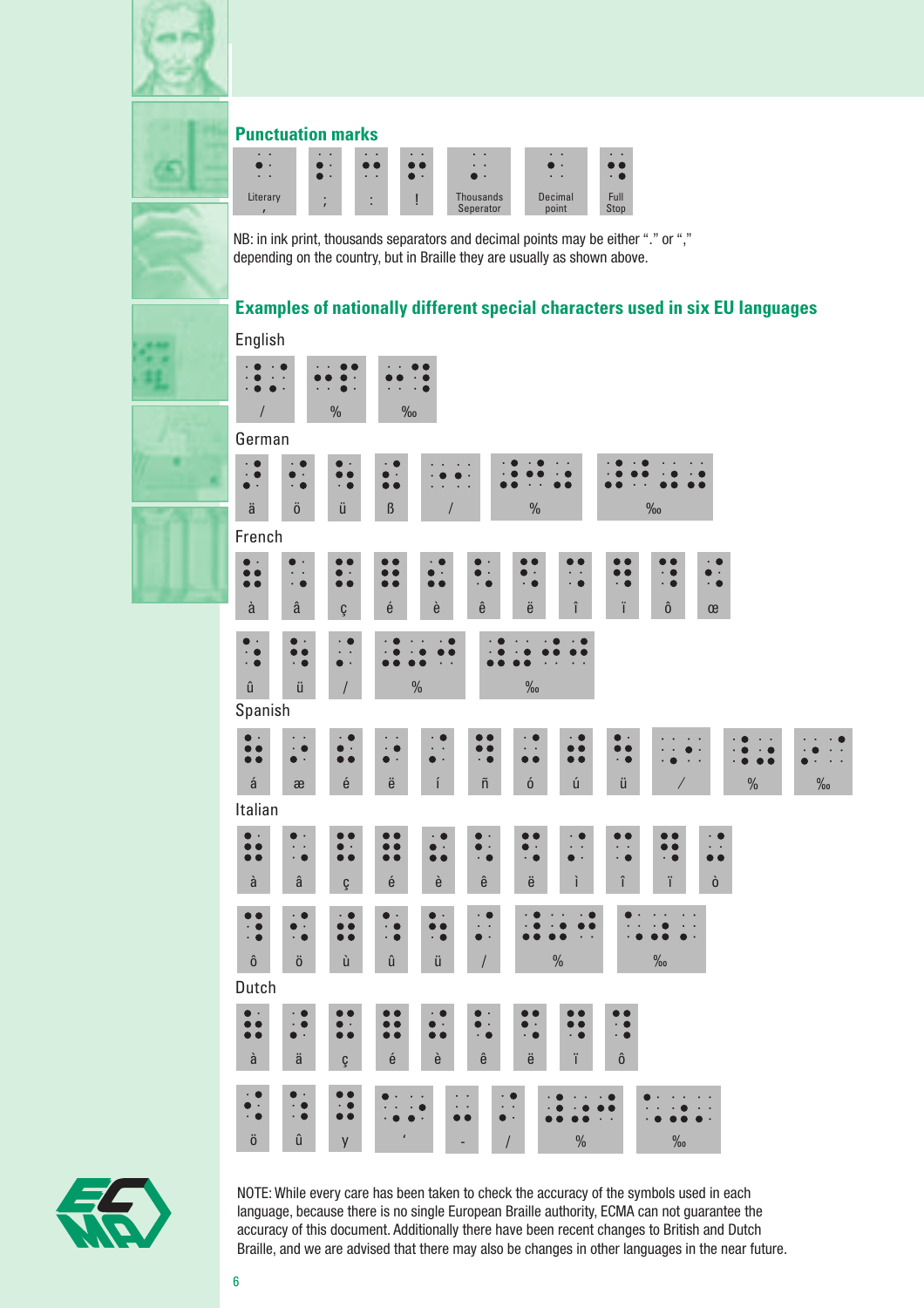

# **3 Standardisation**

To establish a common standard across the countries of the European Union, the European Carton Makers Association has specified "ECMA Euro Braille", which takes account of the major Braille fonts currently in use throughout Europe.

- − The diameter at the base of the dot is 1.6 mm, this is also the diameter on the female matrix and the diameter of dots shown in the artwork file.
- The dot spacing is exactly 2.5 mm (from dot centre to dot centre).
- The character spacing amounts to 6.0 mm (from centre to centre).
- − The line spacing is 10.0 mm with a tolerance of +0.0 mm/-0.1 mm.
- − With regard to the height of the embossing on the surface of a folding carton, it is recommended that this is determined visually, since the deformed carton board is likely to recover slightly over time. The upper tolerance level is reached when the surface of the folding carton starts to burst.

#### **Dot matrix**



Dimensions:

- $a = 2.5$  mm
- $b = 2.5$  mm
- c = 6.0 mm between two letters of one word
- $d = 12.0$  mm hyphenation
- $e = 10.0$  mm  $+0.0$  mm  $-0.1$  mm line spacing

### **Positioning the Braille message (in alphanumeric characters)**

The Braille text must also be set in regular type outside the die-line. Reading direction and hyphenation rules for both Braille text and regular type must be the same.

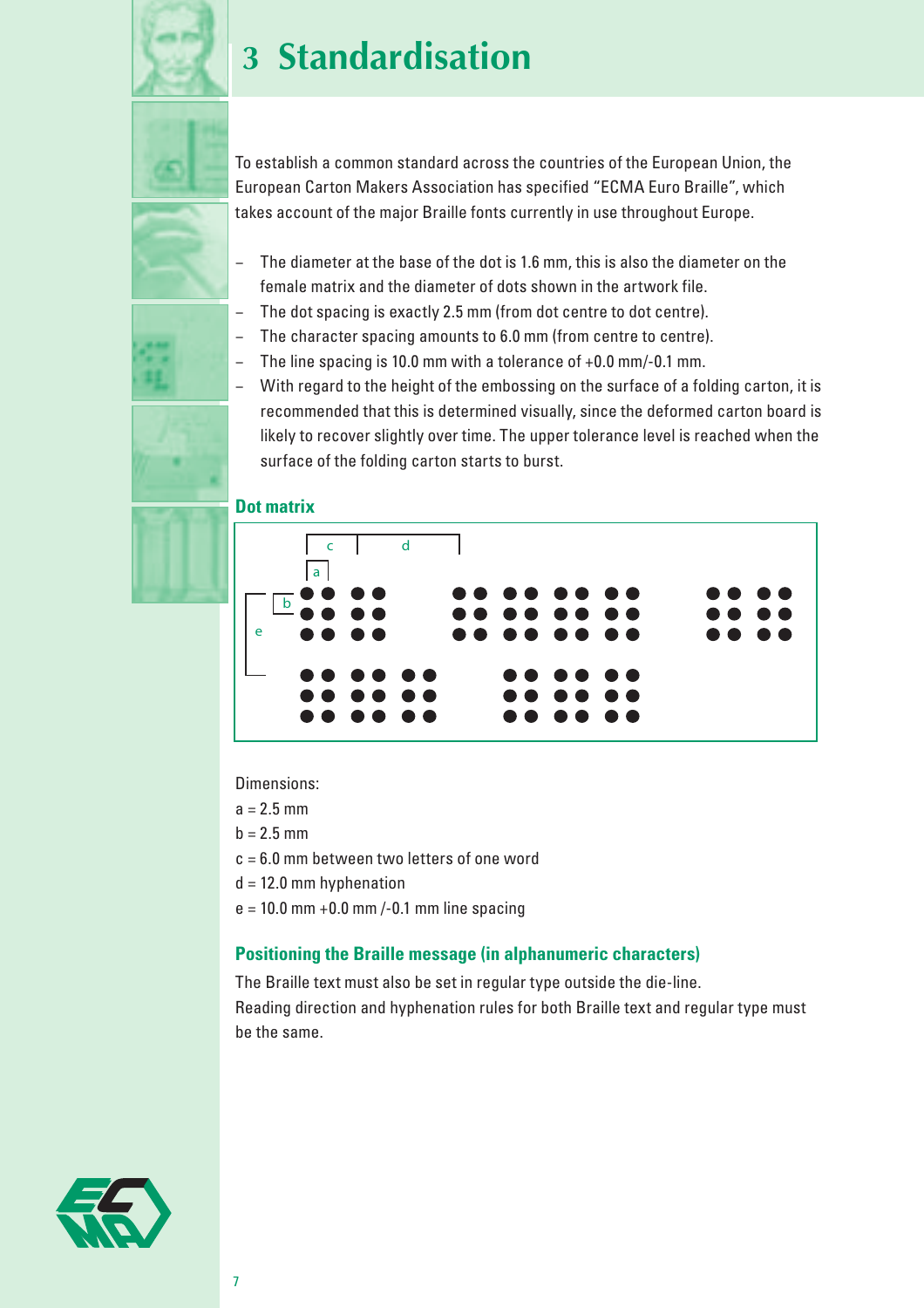

# **4 Technical requirements**



The dots of the Braille text must be clearly perceptible by human touch, but on folding cartons, the needs of both seeing and visually impaired people must both be met, though they are very different. While the visually-impaired require very strong Braille embossing to enable them to read the text, embossing can lead to breaks in the carton surface which could impair legibility and visual appearance for sighted people. The target must be to achieve a compromise so that both blind and sighted patients can easily identify their medicine.

Pharma" 1 g/100g

Oreon

Agent



### **Material selection**

In general, primary- and secondary-fibre carton board can be used. It must be remembered that with either board type it is not possible to prevent minimal variation in embossing heights on the same folding carton or in the same production batch.

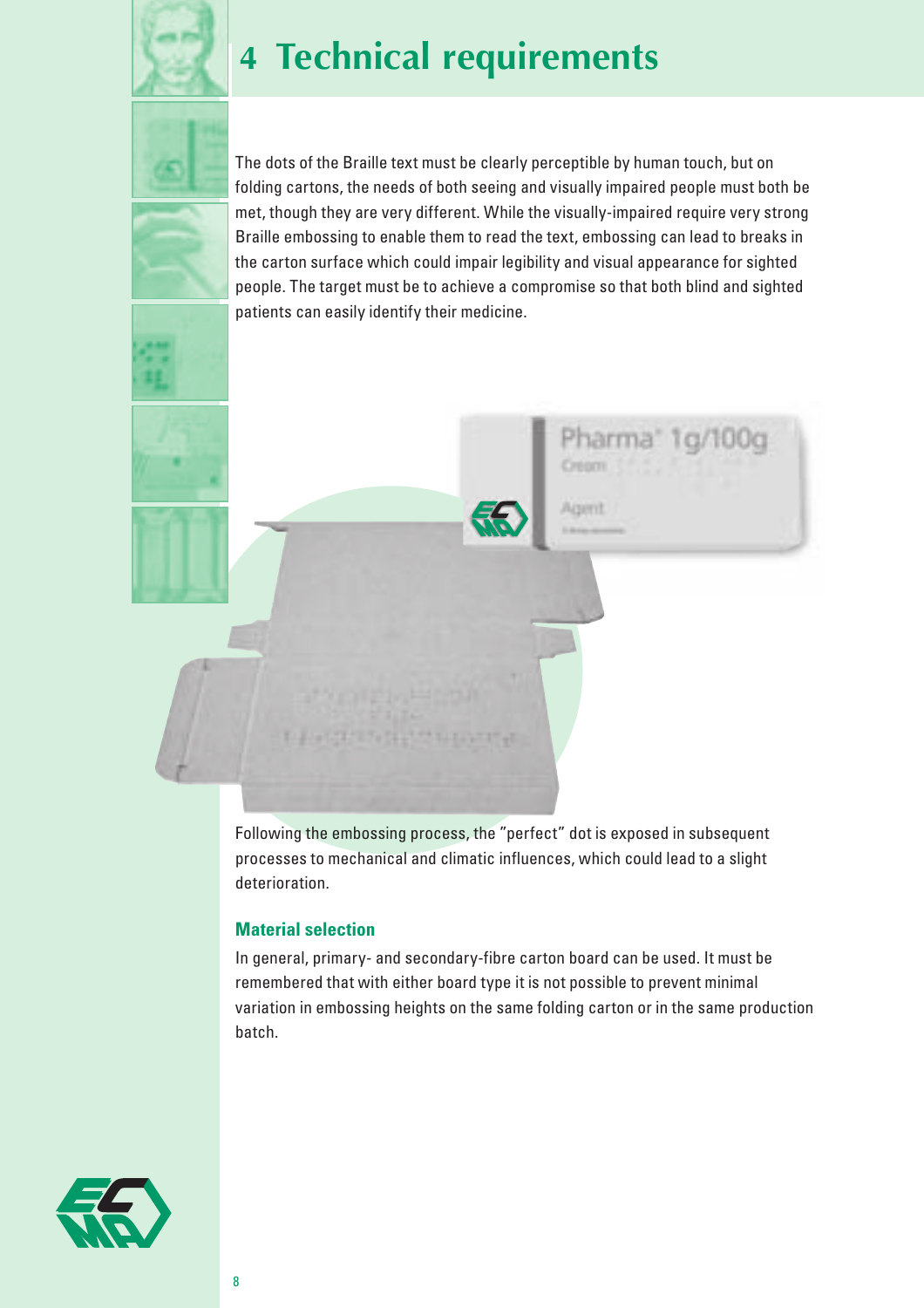

### **5 Fabrication**

These guidelines relate to the fabrication of Braille text according to the latest technical standards - i.e. cutting, creasing and embossing in one pass on a flatbed cutting and creasing machine. Braille text can generally be placed on any major surface of a folding carton (A1, B1, A2, B2); but for technical reasons it may not be possible to locate it on more than one panel of any carton.





### **Braille embossing**

The goal is to create a product-neutral cutting and creasing tool, i.e. only one 'master' cutting and creasing tool should be used for all folding cartons of the same size and profile. In order to achieve this, a universal female matrix is positioned in the biggest panel of the folding carton. The Braille text is embossed by the productindividual male embossing die. This facilitates the minimisation of adjustments to the individual carton and saves set-up time and costs. If an individual cutting and creasing tool is required for a particular pack, substantial additional costs will be incurred.

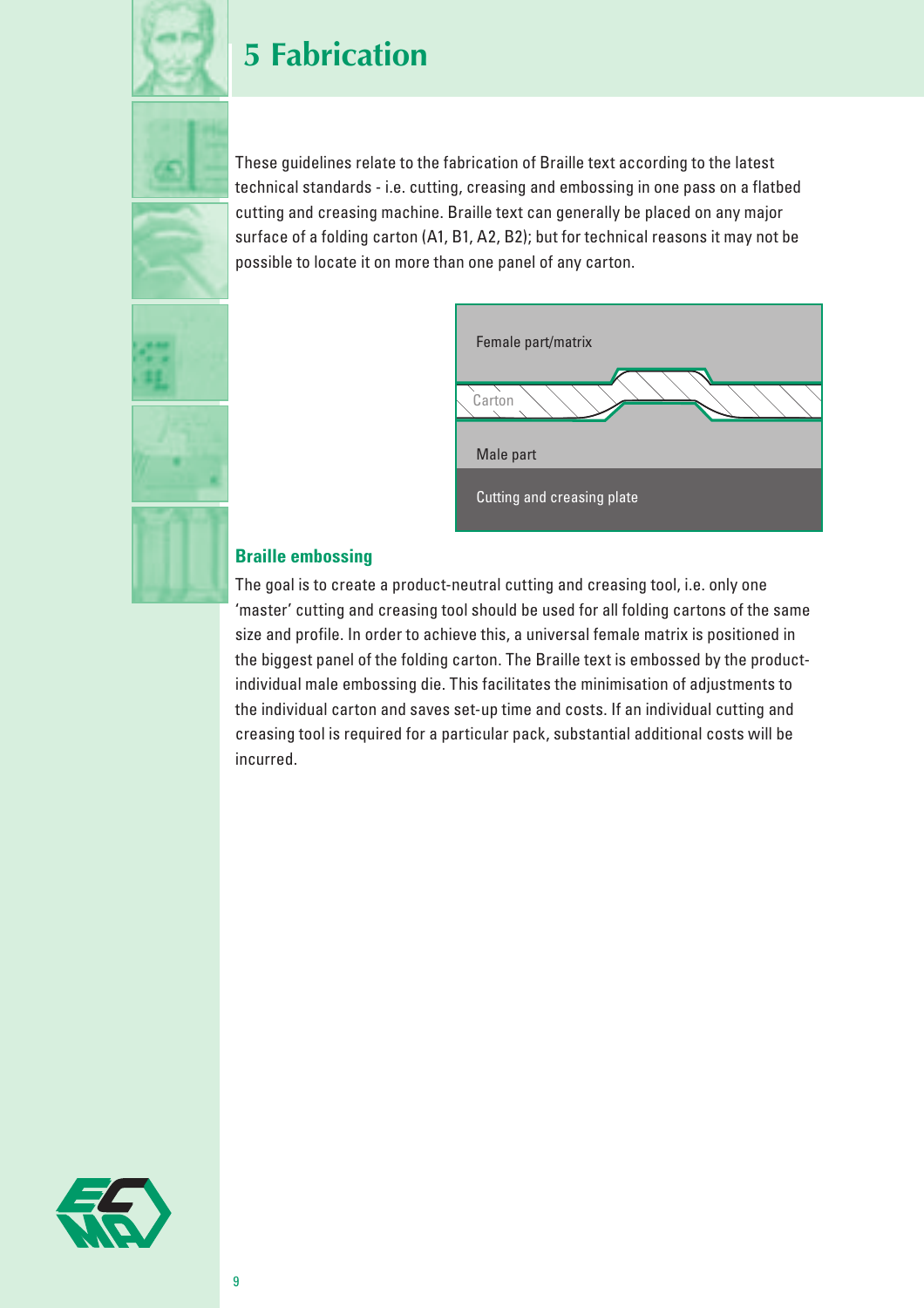



### **Positioning of Braille**

The distance between the chosen Braille embossing location and the centre of the cutting and creasing lines must be 8 mm, (measured from the edge of the dot). The Position of the universal female matrix on the chosen panel of the carton – e.g. A1 – must be decided by the customer. Braille texts cannot be applied to locations on the carton where there are barcodes (EAN/PZN), or where labels/Bollini or perforations are applied. Maintaining these standards will ensure lowest tooling costs and set-up times.



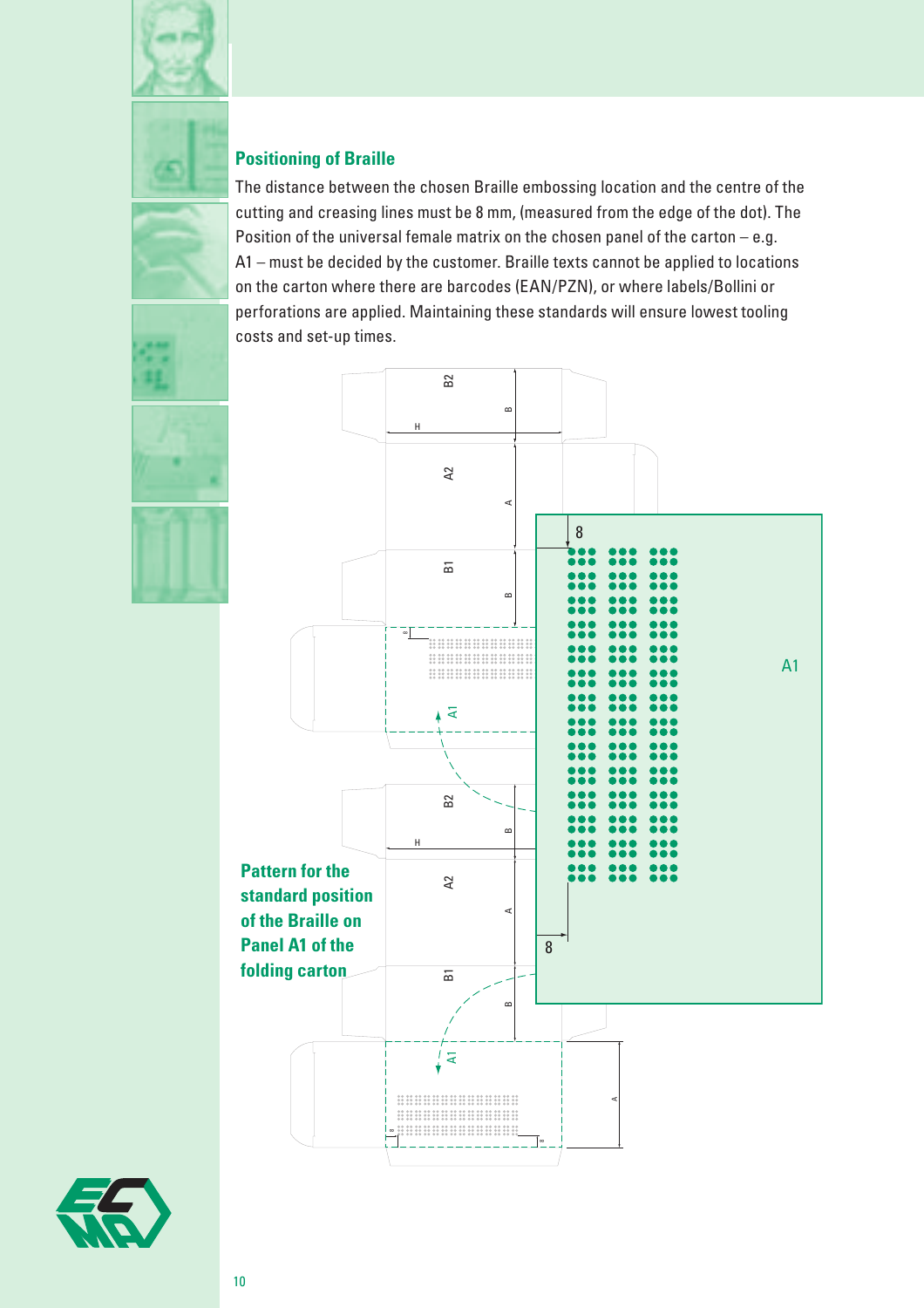

### **Amount of text**

The number of available characters and lines for Braille text embossing are determined by the dimensions of the folding carton.

|      | Number of Braille lines on a main side of the folding carton |      |      |  |  |  |  |  |  |
|------|--------------------------------------------------------------|------|------|--|--|--|--|--|--|
|      |                                                              |      |      |  |  |  |  |  |  |
| 22.6 | 32.6                                                         | 42.6 | 52.6 |  |  |  |  |  |  |
|      | Dimension $A/B$ (minimum) of the folding carton in mm        |      |      |  |  |  |  |  |  |

|                 | Number of Braille characters per Braille line |  |   |    |  |                     |  |  |                                                                             |    |      |        |       |                |
|-----------------|-----------------------------------------------|--|---|----|--|---------------------|--|--|-----------------------------------------------------------------------------|----|------|--------|-------|----------------|
| $6\overline{6}$ |                                               |  | 9 | 10 |  | $11$   12   13   14 |  |  | 15                                                                          | 16 | - 17 | - 18 ∃ | $-19$ | $\parallel$ 20 |
| 50.1            |                                               |  |   |    |  |                     |  |  | 56.1 62.1 68.1 74.1 80.1 86.1 92.1 98.1 104.1 110.1 116.1 122.1 128.1 134.1 |    |      |        |       |                |
|                 |                                               |  |   |    |  |                     |  |  | Dimension H (minimum) of the folding carton in mm                           |    |      |        |       |                |



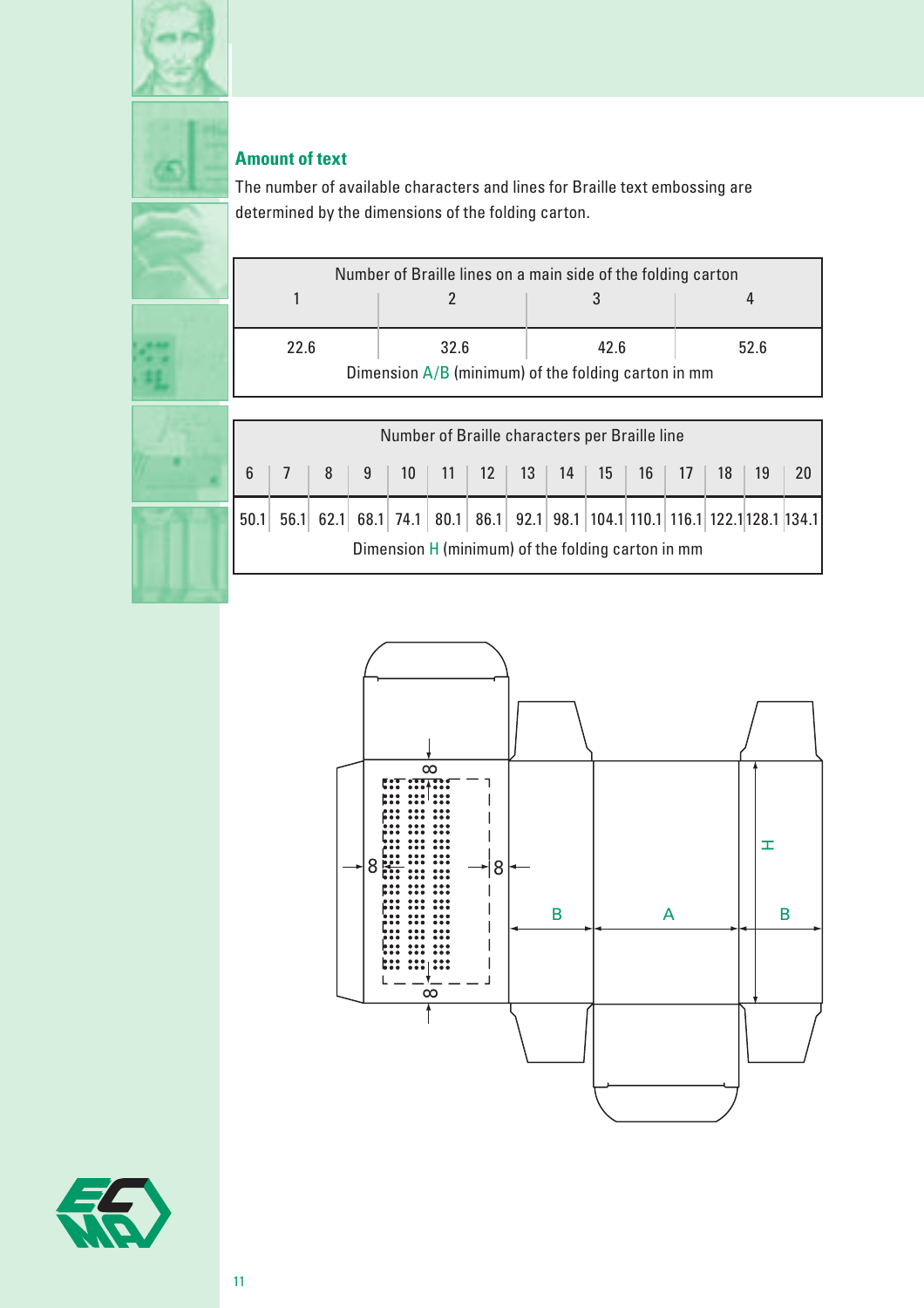

# **6 Prepess and quality assurance**





### **Implementation of Braille in artwork files and print approvals**

Braille text must be laid down as an additional layer in the artwork file. The colour used to represent the Braille text must not be used in any other place in the document. The Braille in the artwork file, in the print approval file, in the cutting and creasing tool, and in the finished folding carton must match exactly. The Braille message must also be reproduced in regular type outside the line of the embossing die. Braille text and dots must be clearly legible in documents supplied to the folding carton producer by the customer: Once artwork files have been supplied, the Braille dots in them are fixed and cannot be changed. The digital die-line, the embedded universal matrix and the printing files, must be approved by customer, artwork agency and folding carton producer. The universal matrix for the artwork creation has to be called-off from the folding carton producer.

In order to ensure that the Braille text can be checked at all stages of production, approved proofs for folding cartons carrying Braille must be set up as follows:

The first proof page must contain only the printed image, and should be used for approving regular print.



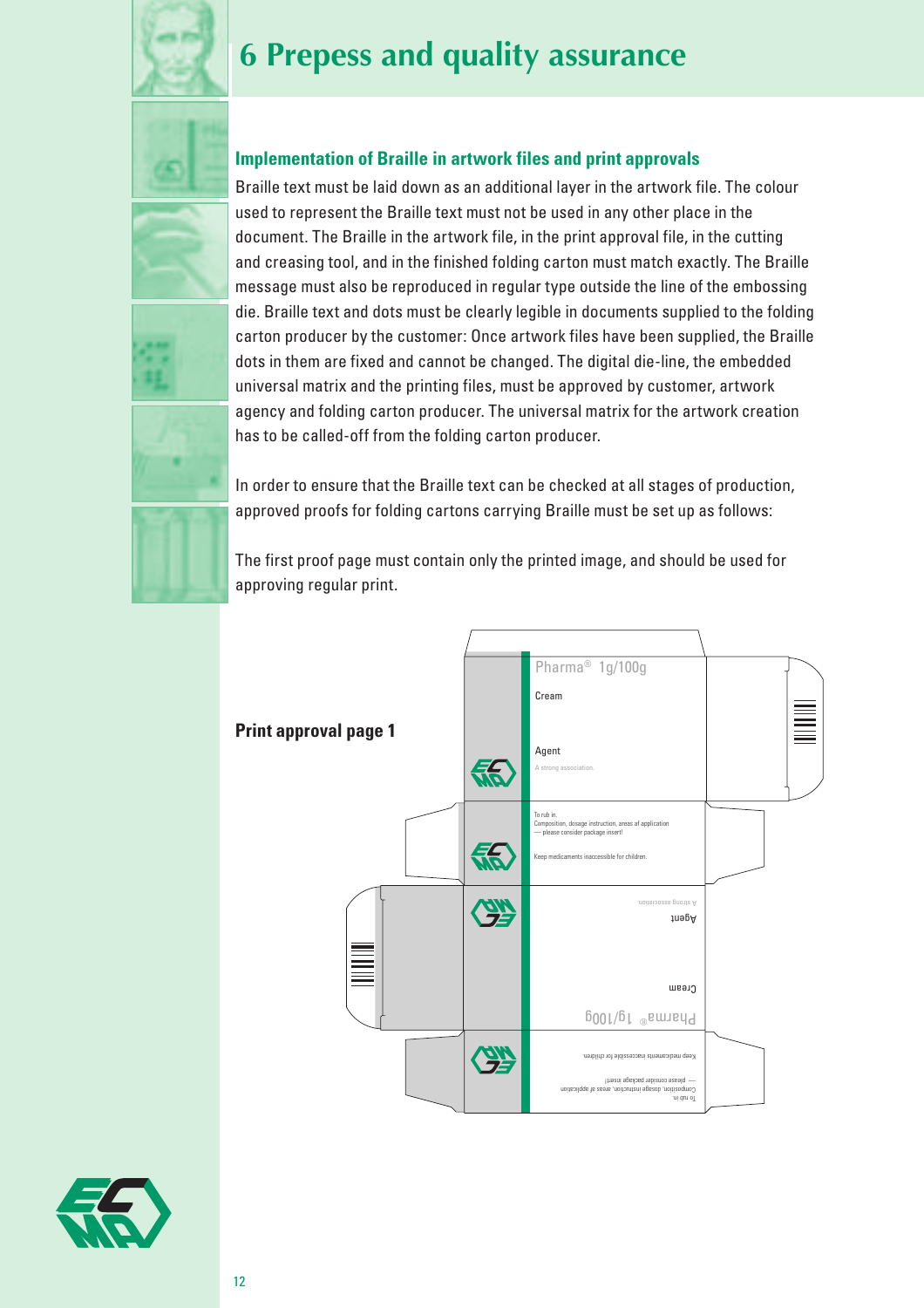



The second proof page must contain only the Braille dots together with the die-line and the Braille message in alphanumeric text, (outside the die-line).

### **Braille approval page 2**







### **Quality assurance**

- − In all documents provided by the customer to the folding carton producer, the Braille content must be clearly legible.
- − The artwork files as approved by the customer are the basis of the proofing process.
- − All embossed Braille print must be verified continuously during production by using control films, or other agreed means.

A quality assurance agreement between customer and folding carton producer is necessary to ensure that the highest possible standards are guaranteed for the Braille reader.

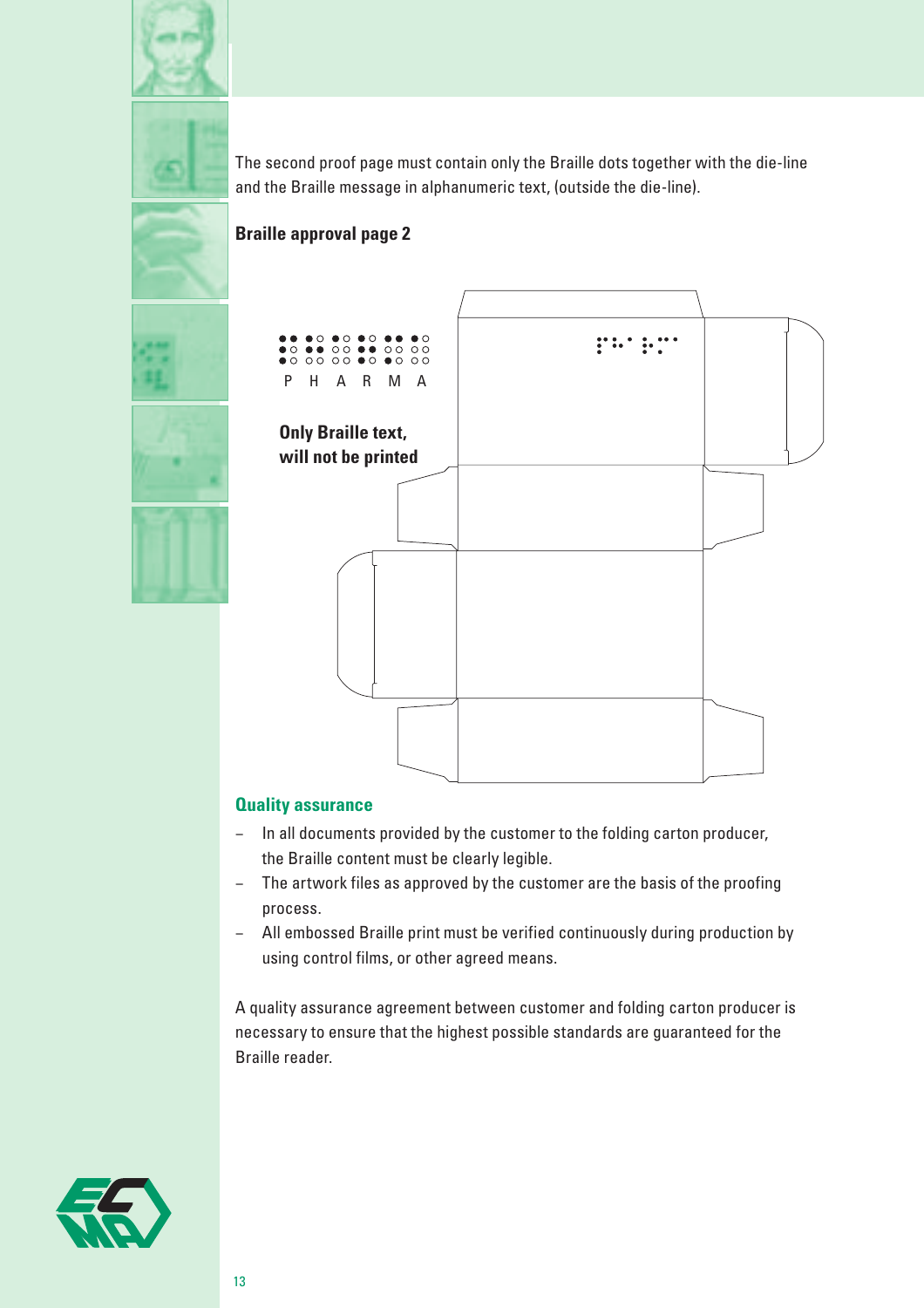

# **7 Conclusion**



### **Standardisation reduces costs and brings security**

Optimising the process requires the establishments of clear criteria and guidelines

- − standardisation of fonts
- − standardisation of positioning
- − standardisation of folding carton formats
- − agreed standards for the profile of the Braille dots
- − integrated testing and control systems

When delivery schedules and cost aspects are taken into consideration, it is vitally important to have secure and efficient production processes.

Compliance with the Braille legislation and best practice can only be achieved economically and effectively by exchanging information.

Co-operation between all parties involved is crucial for success.

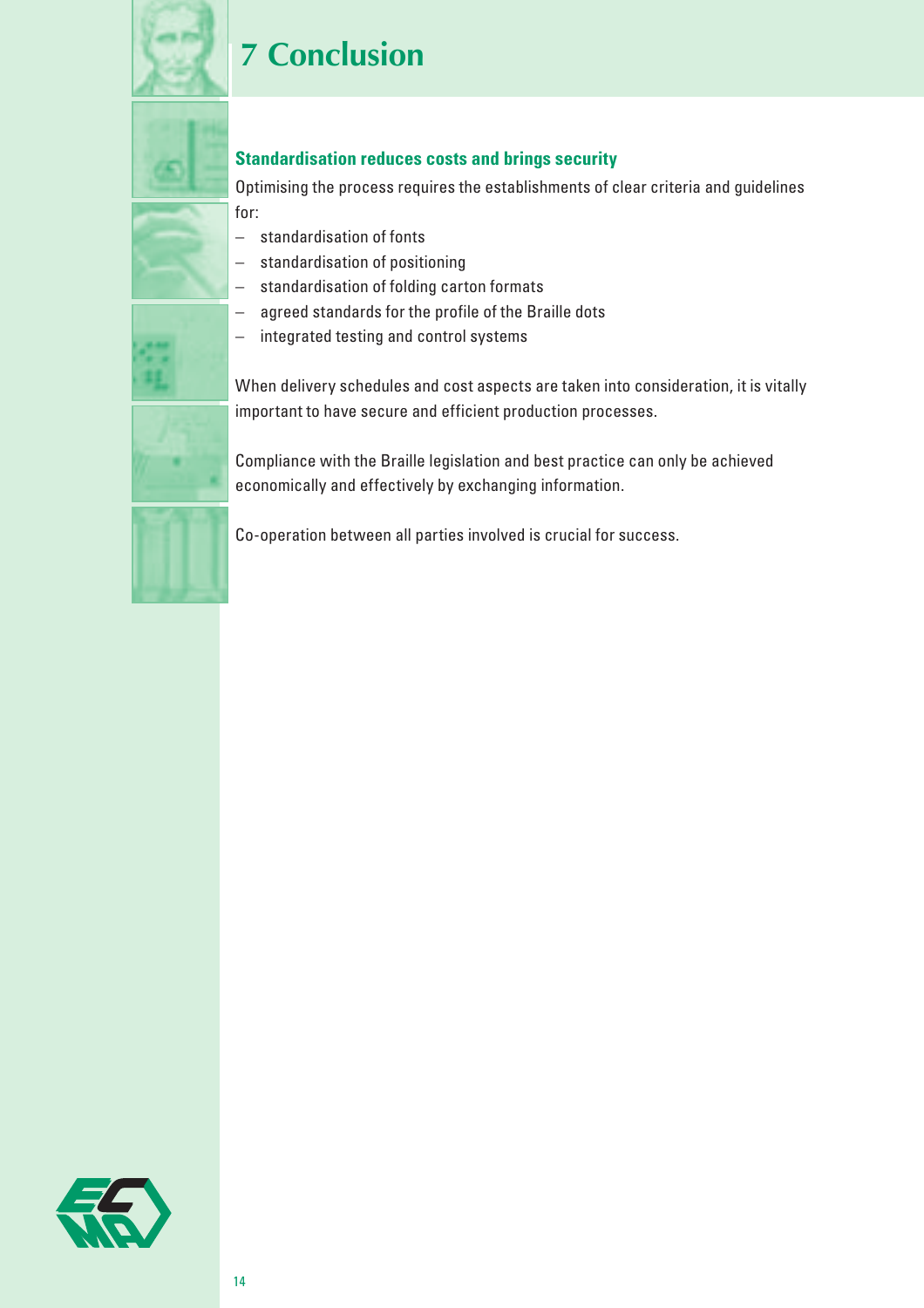This recommendation has been developed by the © European Carton Manufacturers Association (ECMA) in association with other industrial organisations. All rights reserved. Reproduction by any means, even if partial, is only allowed if the source is acknowledged.

These guidelines and recommendations should not be considered a replacement for specialist consultancy services, and no claim is made that they are comprehensive. No warranty, explicit or implicit, is given for the information contained in this brochure, and users should independently determine its suitability for their particular applications.

Use of the standard is recommended by ECMA in the interest of the industry as a whole. ECMA in no way obliges companies to implement the standard in their individual commercial practice. The standard is largely based on the EU legislation and guidelines. Every individual company is responsible for respecting all the EU and national rules that apply to Braille on pharmaceutical products.

This brochure will be actively promoted throughout the folding carton industry; the publishers welcome readers' comments, as well as suggestions for updates and revisions.

Edition: September 2005 Revised edition: April 2008